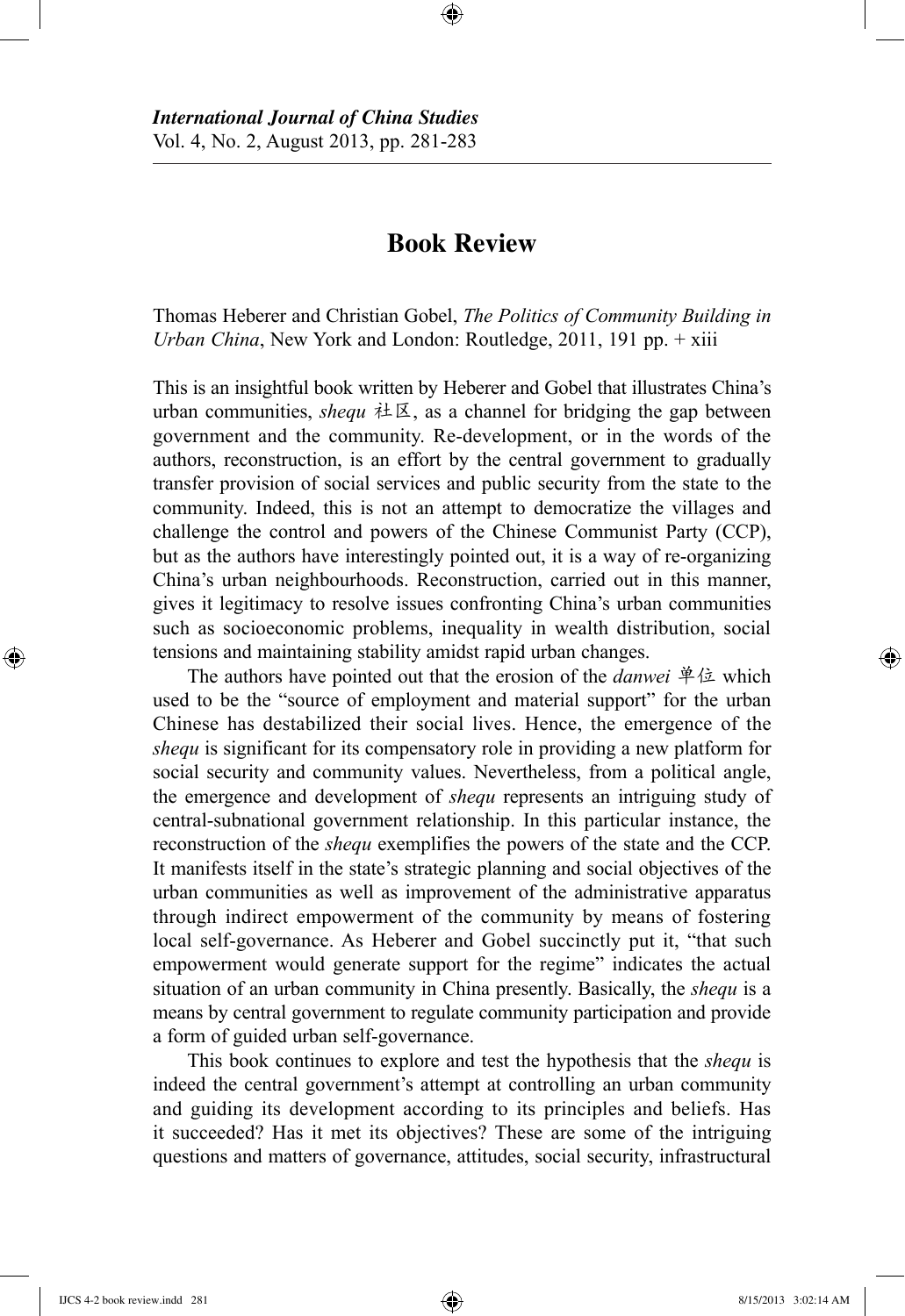## *282 Phang Siew Nooi*

power that the authors try to answer and reconcile through their study and interviews with the residents and local decision-makers in the cities of Shenyang, Chongqing and Shenzhen. This book is the outcome of their extensive research and has for the first time enlightened readers with the re-organization of China's urban neighbourhoods; the adaptive capacity of the Chinese community and the role of the Party-state in balancing state and people power in an urban community.

⊕

The affinity between state and community is analyzed in the first part of the book and described through various issues including institutions of social control, infrastructural power, self-administration and *shequ* governance, while detailed facts on social security and community attitudes and participation are succinctly captured in the latter half.

The events after the 1970s when China liberalized and economic development grew have resulted in social fragmentation which compromised urban stability. Thus the re-organization of the urban neighbourhood that followed in the 1990s was to propagate community-building and create some form of social equilibrium. However, this process led to an increase in state and Party control. Clearly, an intention for more community autonomy was bridled when *shequ* re-construction required significant resources and finance. This was necessary to successfully carry out the re-organization and provision of social services. Indeed, state and Party intervention increased considerably and yielded discrepancies between what was perceived as mobilized and genuine participation in the *shequ* units. Thus whether it was more or less autonomy in the urban units apparently depended upon the financial condition of the *shequ*. Those communities that possess assets, incomes and employment and less state aid for successful completion of tasks and services were likely to be in control as opposed to those that did not. Even then, there is a tendency for the leadership in these units to be guided by the rules of the state and Party.

Although the study has shown that the increased role of the state can lead to more amenities and services to the community, however, it does not automatically translate into a *shequ* that is more harmonious and warm. It merely shows that there is a form of stability through state guidance. It appears to be in conflict with the notion that an established urban community should have some form of autonomy, self-administration and more citizen participation. These are indicators of a shift from government and Party control to self-governance. But these seem to be lacking in the established urban communities and the authors conclude that *shequ* re-construction merely increases state infrastructural power rather than nourishes self-administration and autonomy. It is obvious that most urban communities tend towards dependence upon the state and Party in mobilizing participation and provision of social services and infrastructure. As rightly pointed out by Heberer and Gobel, the establishment and re-organization of the *shequ* demonstrates

⊕

⊕